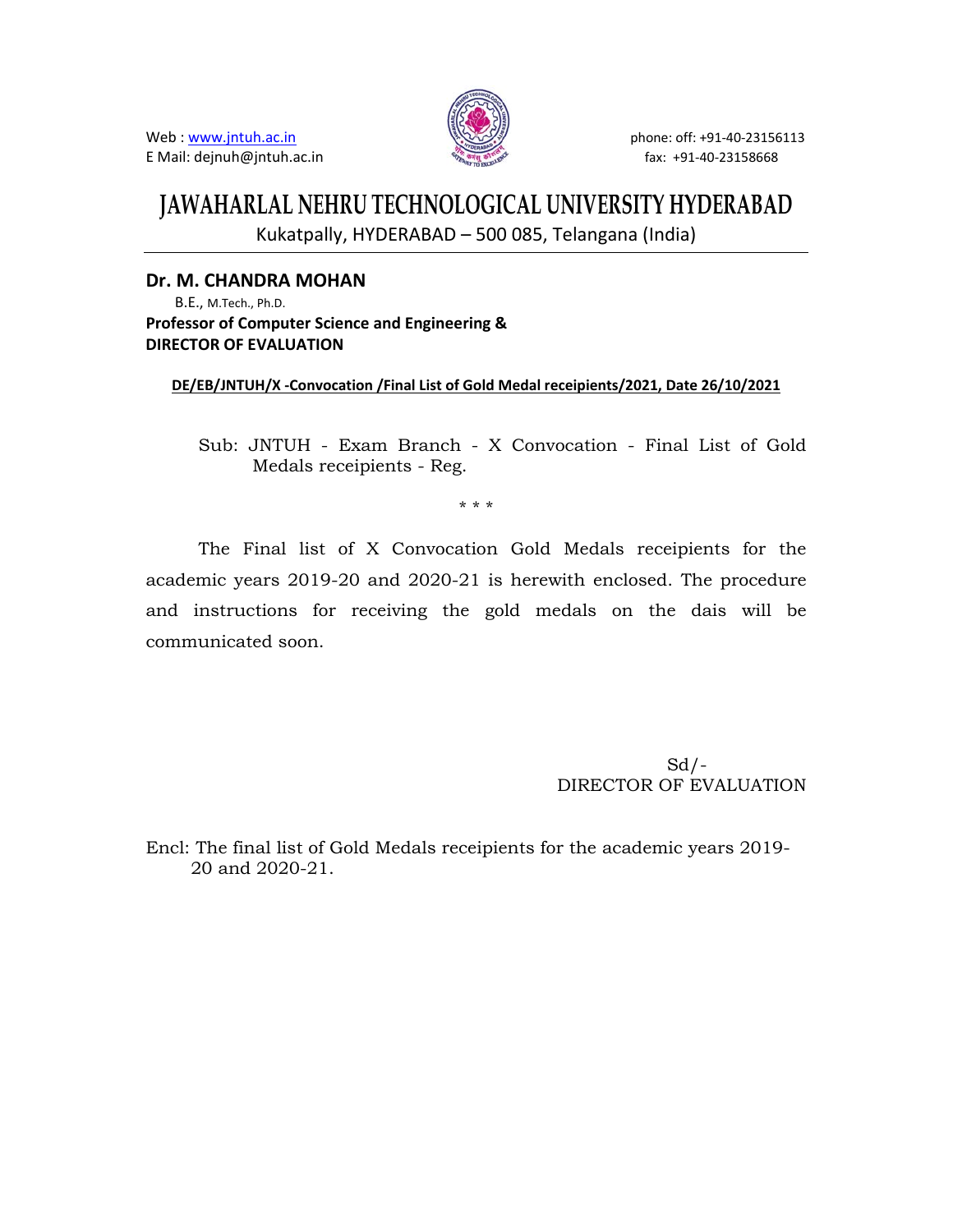## **LIST OF GOLD MEDALS**

## **X - CONVOCATION OF JAWAHARLAL NEHRU TECHNOLOGICAL UNIVERSITY HYDERABAD**

#### **UNIVERSITY GOLD MEDALS FOR AUTONOMOUS CONSTITUENT COLLEGES FOR 2019-2020**

| S.No           | <b>Gold Medal</b>                                                                                                        | H.T.No     | <b>Name of the Student</b>                                                           | <b>CGPA</b> | <b>College Name</b>     |
|----------------|--------------------------------------------------------------------------------------------------------------------------|------------|--------------------------------------------------------------------------------------|-------------|-------------------------|
|                | Best outgoing student of B.Tech. Civil<br>Engineering from JNTUH College of<br>Engineering, Hyderabad                    | 16011A0142 | Ms. VUPPALA SRINIJA<br>D/o. Mr. VUPPALA MAHESH<br><b>KUMAR</b>                       | 9.96        | 01-JNTUHCE<br>Hyderabad |
| $\overline{2}$ | Best outgoing student of B.Tech. Electrical<br>& Electronics Engineering from JNTUH<br>College of Engineering Hyderabad. | 16011A0211 | Mr. KAMBHAMPATI JAYANTH<br>S/o. Mr. KAMBHAMPATI<br>RAMANJANEYULU                     | 9.95        | 01-JNTUHCE<br>Hyderabad |
| 3              | Best outgoing student of B. Tech.<br><b>Mechanical Engineering from JNTUH</b><br>College of Engineering Hyderabad.       | 16011A0316 | Mr. KAUSHAL GUJRATHI<br>S/o. Mr. KIRAN BABU GUJRATHI                                 | 9.78        | 01-JNTUHCE<br>Hyderabad |
| 4              | Best outgoing student of B.Tech.<br><b>Electronics &amp; Communication</b><br>Engineering from JNTUH Hyderabad.          | 16011A0433 | Ms. KOTHAPALLI RAGAMAYEE<br>D/o. Mr. KOTHAPALLI VEERA<br><b>VENKATA SAMBA MURTHY</b> | 9.91        | 01-JNTUHCE<br>Hyderabad |
| 5              | Best outgoing student of B. Tech. Computer<br>Science & Engineering from JNTUH<br>College of Engineering, Hyderabad.     | 16011A0505 | Ms. AKSHARA KAPPAGANTI<br>D/o. Mr. KRISHNA KAPPAGANTI                                | 9.88        | 01-JNTUHCE<br>Hyderabad |
| 6              | Best outgoing student of B.Tech.<br><b>Metallurgical Engineering from JNTUH</b><br>College of Engineering, Hyderabad.    | 16011A0610 | Ms. GEETA ACHARYA<br>D/o. Mr. R K ACHARYA                                            | 9.52        | 01-JNTUHCE<br>Hyderabad |
| $\overline{7}$ | Best outgoing student of B.Tech.<br>Chemical Engineering from JNTUH<br>College of Engineering, Hyderabad.                | 16011A0810 | Ms. PALLA GOPIKA LAKSHMI<br><b>PRIYA</b><br>D/o. Mr. PALLA SRINIVASA RAO             | 9.85        | 01-JNTUHCE<br>Hyderabad |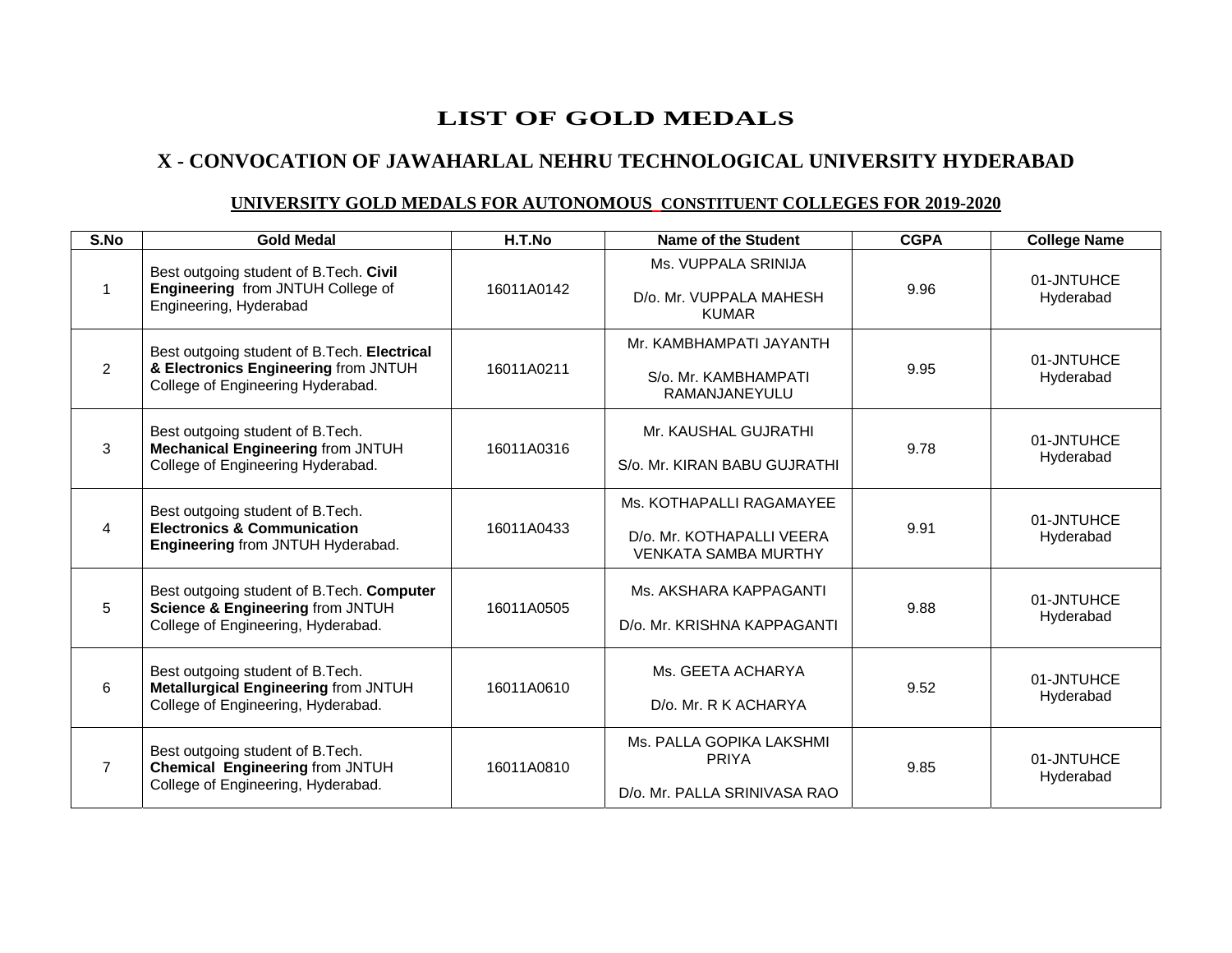#### **UNIVERSITY GOLD MEDALS FOR NON-AUTONOMOUS CONSTITUENT COLLEGES FOR 2019-2020 BATCH**

| S.No           | <b>Gold Medal</b>                                                                                                                               | H.T.No     | <b>Name of the Student</b>                                                                  | <b>CGPA</b> | <b>College Name</b>                               |
|----------------|-------------------------------------------------------------------------------------------------------------------------------------------------|------------|---------------------------------------------------------------------------------------------|-------------|---------------------------------------------------|
| $\mathbf 1$    | Best outgoing student of B.Tech. Civil<br><b>Engineering from JNTUH Constituent</b><br>colleges.                                                | 16VD1A0140 | Mr. CHILUKA SATHWIK<br>S/o. Mr. CHILUKA PRABHAKAR                                           | 8.40        | VD - JNTUH College of<br>Engineering,<br>Manthani |
| 2              | Best outgoing student of B.Tech. Electrical<br>& Electronics Engineering from JNTUH<br>Constituent colleges.                                    | 16JJ1A0231 | Ms. KURAATI MOUNIKA<br>D/o. Mr. KURAATI NARSIMULU                                           | 8.88        | JJ - JNTUH College of<br>Engineering,<br>Jagtial  |
| 3              | Best outgoing student of B.Tech.<br><b>Mechanical Engineering from JNTUH</b><br>Constituent colleges.                                           | 16VD1A0319 | Ms. NAARAN KALPANA<br>D/s. Mr. N RAMULU                                                     | 8.20        | VD - JNTUH College of<br>Engineering,<br>Manthani |
| 4              | Best outgoing student of B.Tech.<br><b>Electronics &amp; Communication</b><br><b>Engineering from JNTUH Constituent</b><br>colleges.            | 16SS1A0424 | Mr. KANDUKURU NAGA<br><b>CHAITHANYA</b><br>S/o. Mr. KANDUKURU CHINNA<br><b>RAMASUBBAIAH</b> | 9.03        | SS - JNTUH College of<br>Engineering<br>Sultanpur |
| 5              | Best outgoing student of B.Tech. Computer<br>Science & Engineering from JNTUH<br>Constituent colleges.                                          | 16JJ1A0509 | Ms. BAVI SWETHA<br>D/o. Mr. BAVI THIRUMALAIAH                                               | 8.53        | JJ - JNTUH College of<br>Engineering,<br>Jagtial  |
| 6              | Best outgoing student of B.Tech.<br>Information Technology from JNTUH<br>Constituent colleges.                                                  | 16JJ1A1227 | Ms. JAJALA SAIPRIYA<br>D/o. Mr. JAJALA SRINIVAS                                             | 8.32        | JJ - JNTUH College of<br>Engineering,<br>Jagtial  |
| $\overline{7}$ | Best outgoing student of B.Tech. Mining<br>Engineering. from JNTUH Constituent<br>colleges.                                                     | 16VD1A2527 | Ms. ALUGUBELLY VEENA<br><b>MADHURI</b><br>D/o. Mr. ALUGUBELLY VENKAT<br><b>REDDY</b>        | 8.64        | VD - JNTUH College of<br>Engineering,<br>Manthani |
| 8              | Best outgoing student of B.Tech. Civil And<br>Environmental Engineering from JNTUH<br>Constituent colleges.                                     | 16SS1A2834 | Ms. MADUGOORI SAMYUKTHA<br><b>REDDY</b><br>D/o. Mr. M THIRUPATHI REDDY                      | 8.24        | SS - JNTUH College of<br>Engineering<br>Sultanpur |
| 9              | Best outgoing student of B.Tech.<br><b>Mechanical Engineering (Material Science</b><br>And Nano Technology) from JNTUH<br>Constituent colleges. | 16SS1A2902 | Ms. AINAPUR USHA RANI<br>D/o. Mr. AINAPUR VEERAPPA                                          | 8.53        | SS - JNTUH College of<br>Engineering<br>Sultanpur |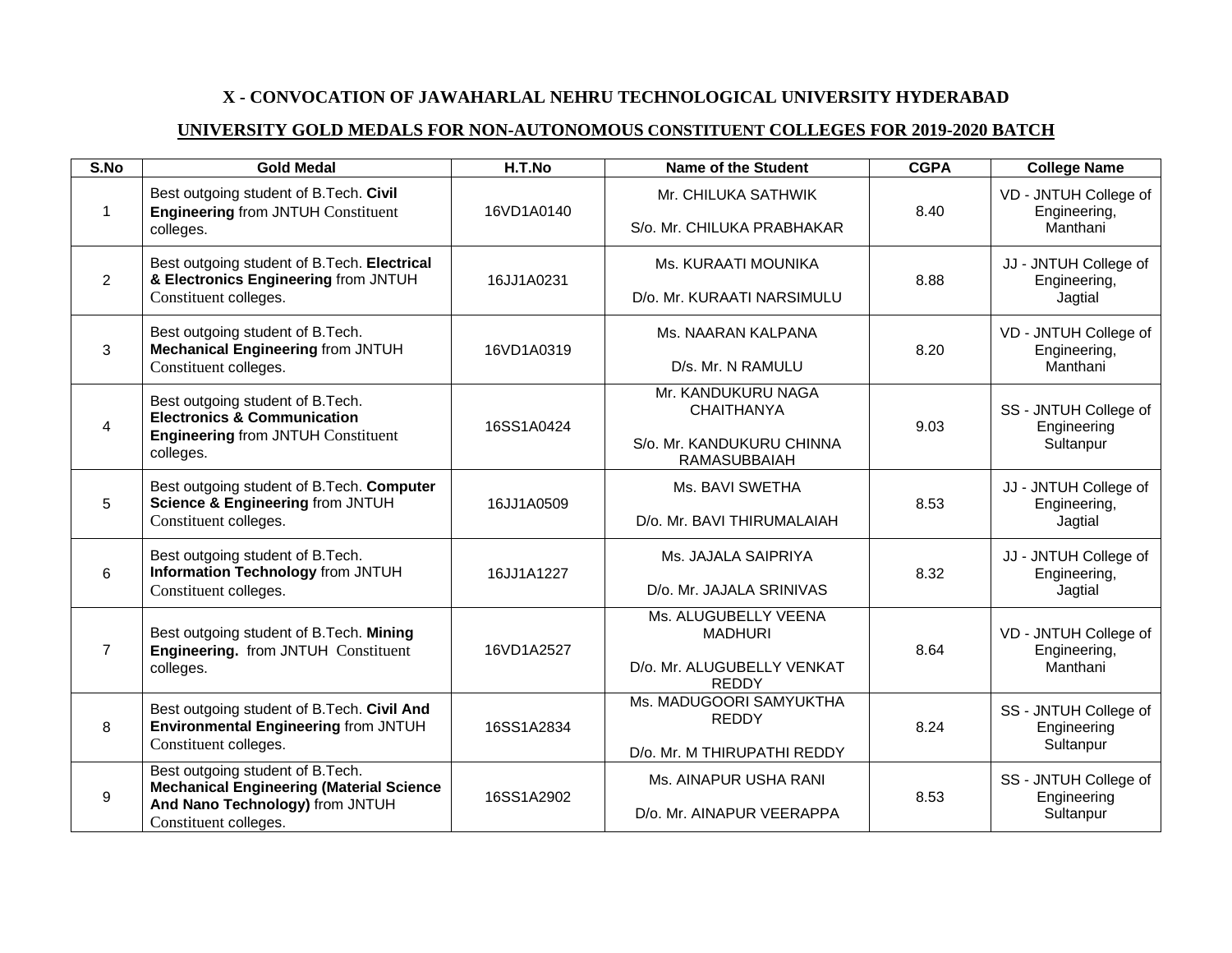#### **UNIVERSITY GOLD MEDALS FOR AFFILIATED COLLEGES FOR 2019 - 2020 BATCH**

| S.No           | <b>Gold Medal</b>                                                                                                     | <b>H.T. No.</b> | <b>Name of the Student</b>                                       | <b>CGPA</b> | <b>College Name</b>                                                           |
|----------------|-----------------------------------------------------------------------------------------------------------------------|-----------------|------------------------------------------------------------------|-------------|-------------------------------------------------------------------------------|
|                | Best outgoing student of B.Tech. Civil<br>Engineering out of all affiliated Colleges.                                 | 16271A0143      | Mr. GANGADHARA SRIKANTH<br>S/o. Mr. GANGADHARA ANJAIAH           | 8.78        | 27 - Jyothishmathi Inst. of<br>Tech. & Science,<br>Karimnagar                 |
| $\overline{2}$ | Best outgoing student of B.Tech. Electrical &<br>Electronics Engineering out of all affiliated<br>Colleges.           | 16281A0291      | Mr. YALAM SRUJAN REDDY<br>S/o. Mr. YALAM RAJIREDDY               | 9.00        | 28 - Kamala Inst. of<br>Tech. & Science,<br>Huzurabad                         |
| 3              | Best outgoing student of B.Tech. Mechanical<br><b>Engineering out of all affiliated Colleges.</b>                     | 16K81A03D7      | Mr. SANKATHALI SRIKANTH<br>S/o. Mr. S SOMAIAH                    | 8.88        | K8 - St Martin's Engg.<br>College,<br><b>Dhulapally</b>                       |
| 4              | Best outgoing student of B.Tech. Electronics &<br><b>Communication Engineering out of all affiliated</b><br>Colleges. | 16RH1A0488      | Ms. GRANDHI RANGA SANTHOSHI<br>D/o. Mr. GRANDHI VENKATA RANGAM   | 8.97        | RH - Mallareddy<br><b>Engineering College for</b><br>Women,<br>G. Pochampally |
| 5              | Best outgoing student of B.Tech. Computer<br>Science Engineering out of all affiliated<br>Colleges.                   | 16251A05F0      | Ms. LOKA SWETHA SRI LAKSHMI<br>D/o. Mr. LOKA SRINIVAS SHARMA     | 9.20        | 25 - G. Narayanamma Inst.<br>of Tech. & Sc. (for women),<br>Hyderabad         |
| 6              | Best outgoing student of B.Tech. Electronics &<br>Instrumentation Engineering out of all affiliated<br>Colleges.      | 16BD1A1046      | Ms. VAKKANTHULA MAANASA<br>D/o. Mr. VAKKANTHULA SRINIVASA<br>RAO | 8.39        | BD - Keshav Memorial Inst.<br>of Tech<br>Hyderabad                            |
| $\overline{7}$ | Best outgoing student of B. Tech. Information<br>Technology out of all affiliated Colleges.                           | 16251A12B2      | Ms. SAMANTHULA SUMA HARSHINI<br>D/o. Mr. SAMANTHULA SWAMY        | 8.59        | 25 - G. Narayanamma Inst.<br>of Tech. & Sc. (for women),<br>Hyderabad         |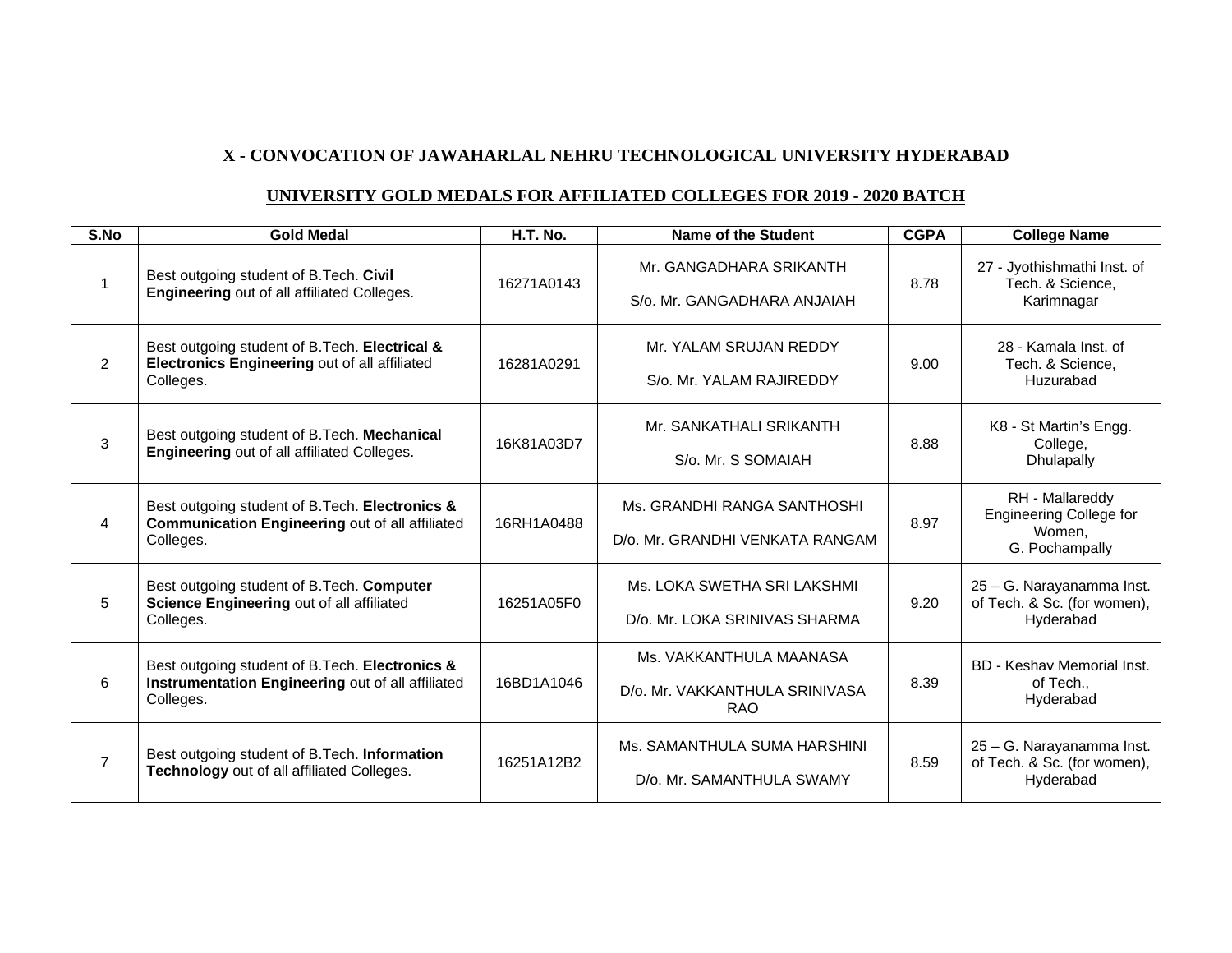| 8  | Best outgoing student of B.Tech. Mechanical<br>Engineering (Mechatronics) out of all affiliated<br>Colleges. | 16261A1409 | Mr. BHARDWAJ ANKUSH SINGH<br>S/o. Mr. PRAVESH KUMAR BHARDWAJ | 8.66 | 26 - Mahatma Gandhi Inst.<br>of Tech.,<br>Hyderabad |
|----|--------------------------------------------------------------------------------------------------------------|------------|--------------------------------------------------------------|------|-----------------------------------------------------|
| 9  | Best outgoing student of B.Tech. Metallurgical &<br>Materials Engineering out of all affiliated<br>colleges. | 16261A1814 | Mr. KODELA RAKESH<br>S/o. Mr. KODELA SRINIVAS                | 8.50 | 26 - Mahatma Gandhi Inst.<br>of Tech.,<br>Hyderabad |
| 10 | Best outgoing student of B.Tech. Mining<br>Engineering out of all affiliated colleges.                       |            | <b>** NO STUDENT IS ELIGIBLE **</b>                          |      |                                                     |
|    |                                                                                                              |            |                                                              |      |                                                     |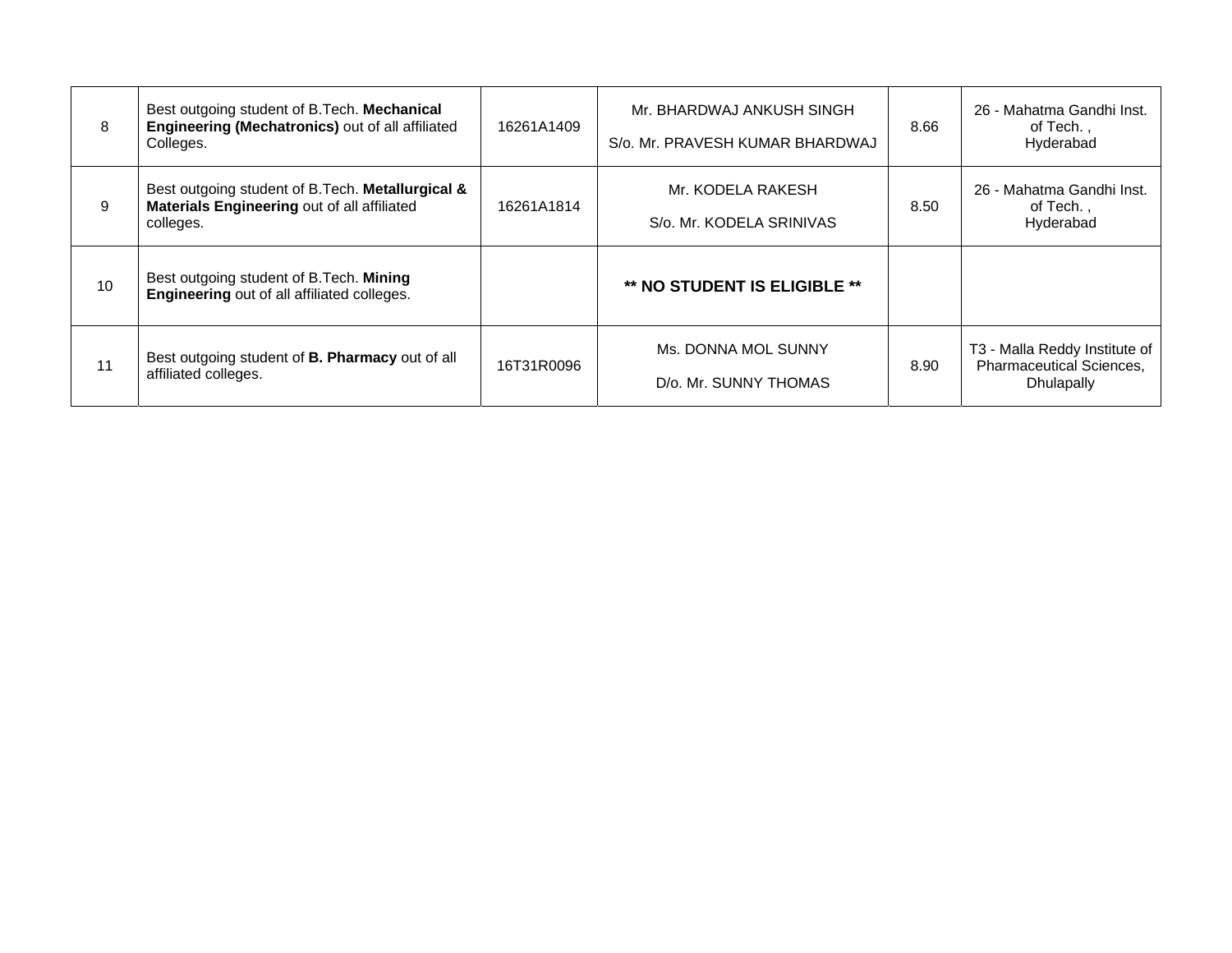#### S.No. | ENDOWMENT GOLD MEDAL | H.T.NO. | NAME | CGPA | COLLEGE 1 Late Prof. G. Purushotham memorial Endowment gold medal for best outgoing student who got highest marks in **Mathematics-I** in constituent and affiliated colleges. 16RH1A05N5 Ms. V SREEJA  $D$ /o. Mr. V SESHADRI  $\begin{bmatrix} 8.69 \end{bmatrix}$ RH - Mallareddy Engineering College for Women, G. Pochampally 2. Late D V P Narasa Raju memorial Endowment gold medal for best outgoing **girl** student of B.Tech (Electronics & Communication Engineering) of JNTUH Engineering College, Hyderabad. 16011A0433 Ms. KOTHAPALLI RAGAMAYEE D/o. Mr. KOTHAPALLI VEERA VENKATA SAMBA MURTHY 9.91 01-JNTUHCE<br>Hyderabad 3. Prof. S.Tiruvengalam Endowment gold medal for B. Tech. (**EEE**) best outgoing student of JNTUH College of Engineering, Hyderabad. 16011A0211 Mr. KAMBHAMPATI JAYANTH S/o. Mr. KAMBHAMPATI RAMANJANEYULU 9.95 01-JNTUHCE<br>Hyderabad 4 Smt M. Vedavathi gold medal for best outgoing **Girl** student in B. Tech (Electronics & Communication Engineering) in JNTUH constituent Colleges. 16011A0433 Ms. KOTHAPALLI RAGAMAYEE D/o. Mr. KOTHAPALLI VEERA VENKATA SAMBA MURTHY 9.91 01-JNTUHCE<br>Hyderabad 5 Vellanki Rama Rao memorial gold Medal to be Awarded for best outgoing student of **B. Tech. (Civil Engineering)** in all constituent colleges of the University. 16011A0142 Ms. VUPPALA SRINIJA D/o. Mr. VUPPALA MAHESH KUMAR 9.96 01-JNTUHCE<br>Hyderabad 6 Pisupaati Supriya Desai Gold Medal to be awarded for B.Tech best outgoing student in **(Electronics & Communication Engineering)** in JNTUH **affiliated** Colleges. 16RH1A0488 Ms. GRANDHI RANGA SANTHOSHI D/o. Mr. GRANDHI VENKATA RANGAM 8.97 RH - Mallareddy Engineering College for Women, G. Pochampally 7 Dr. Md. Vizarath Rasool Khan endowment gold medal to be awarded for **B. Tech (Computer Science Engineering)** 1<sup>st</sup> rank in the JNTUH affiliated Colleges. 16251A05F0 Ms. LOKA SWETHA SRI LAKSHMI D/o. Mr. LOKA SRINIVAS SHARMA 9.20 25 – G. Narayanamma Inst. of Tech. & Sc. (for women), Hyderabad

#### **ENDOWMENT GOLD MEDALS FOR 2019 -2020 BATCH**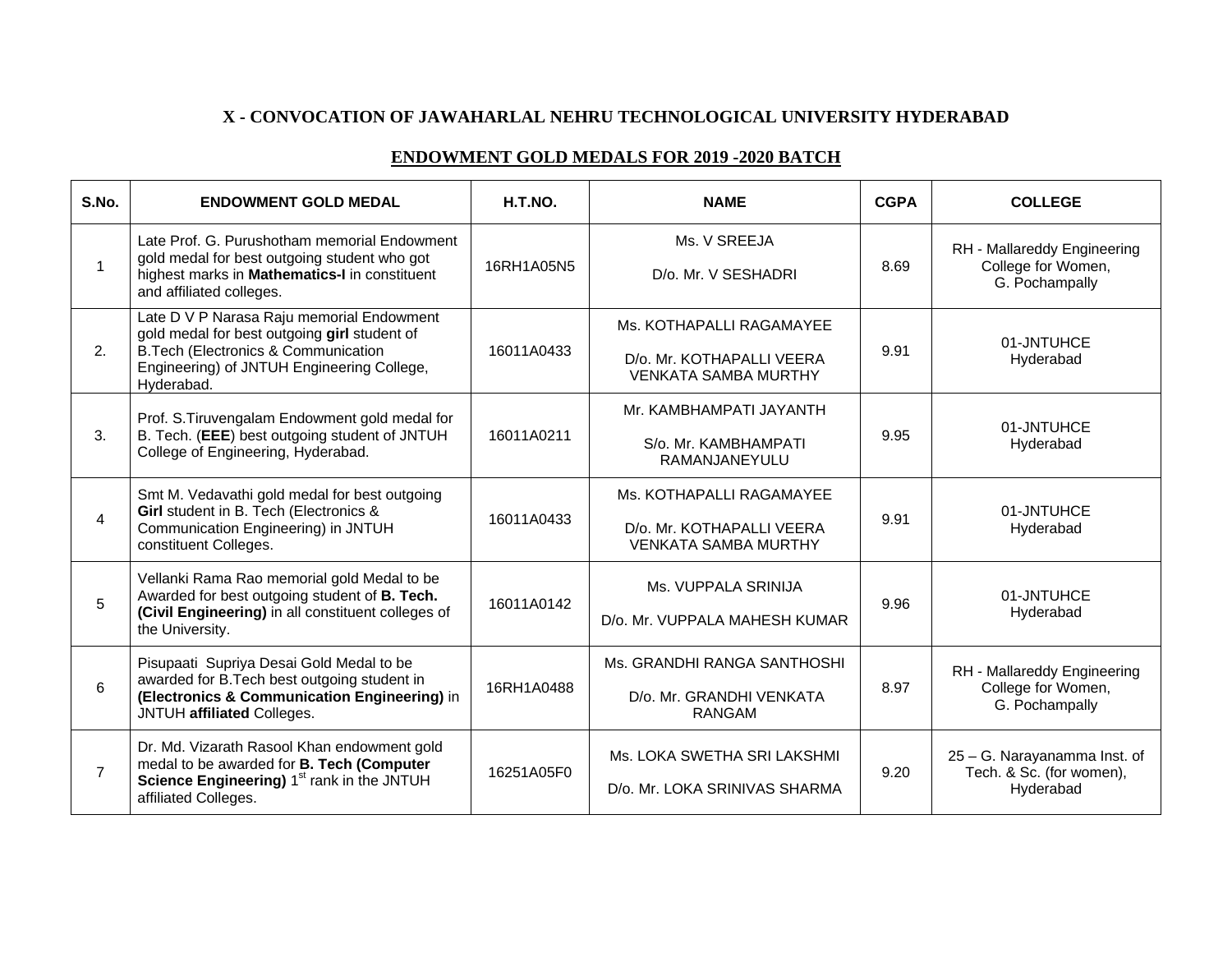| 8               | Shadan Endowment gold medal to be awarded<br>for securing 1 <sup>st</sup> rank in <b>B.Pharmacy</b> JNTUH<br>affiliated colleges.                                                                                                         | 16T31R0096 | Ms. DONNA MOL SUNNY<br>D/o. Mr. SUNNY THOMAS           | 8.90 | T3 - Malla Reddy Institute of<br>Pharmaceutical Sciences,<br>Dhulapally |
|-----------------|-------------------------------------------------------------------------------------------------------------------------------------------------------------------------------------------------------------------------------------------|------------|--------------------------------------------------------|------|-------------------------------------------------------------------------|
| 9               | Sri Sankara Sastry Memorial gold medal for best<br>outgoing MBA regular student in JNTUH<br><b>Constituent Colleges.</b>                                                                                                                  | 18031E0009 | Ms. KANDALA MEGHANA<br>D/o. Mr. KANDALA RAMAKRISHNA    | 7.81 | 03 - JNTUH SMS,<br>Hyderabad                                            |
| 10 <sup>1</sup> | Padmasri Dr.A.V Rama Rao Endowment Gold<br>Medal to be Awarded for best Outgoing student<br>from M.Sc. (Industrial / Organic Chemistry)<br>from IST, JNTUH                                                                                | 18031G0808 | Ms. EDUNOORI BHAVANI<br>D/o. Mr. EDUNOORI NARSIMHA RAO | 8.98 | 03 - JNTUH IST,<br>Hyderabad                                            |
| 11              | Prof. Y.Anjaneyulu Endowment gold medal to be<br>awarded for best outgoing student in M.Tech.<br>(Environmental Management) from IST,<br>JNTUH.                                                                                           | 18031D3111 | Ms. VEMULA SMRITHI<br>D/o. Mr. VEMULA SANJAY           | 8.77 | 03 - JNTUH IST,<br>Hyderabad                                            |
| 12              | Late Dr.C.Anandeswara Sastry Endowment gold<br>medal to be awarded for the best outgoing<br>student scoring highest marks in Chemical<br>Engineering subject of M.Sc. (Organic<br>Chemistry) at IST, JNTUH.                               | 18031G0808 | Ms. EDUNOORI BHAVANI<br>D/o. Mr. EDUNOORI NARSIMHA RAO | 8.98 | 03 - JNTUH IST,<br>Hyderabad                                            |
| 13              | Shashi Gupta S. Varshney gold medal to be<br>awarded to the student who secured highest<br>aggregate marks among the first Divisioners in<br>the first attempt in MBA (full time) and MBA (part<br>time) Examinations conducted by JNTUH. | 18C51E0016 | Ms. MAHMMAD SAJIDA<br>D/o. Mr. MAHMMAD RAHEEM          | 8.27 | C5 - Sai Spurthi<br>Institute of Tech.,<br>B. Gangaram                  |
| 14              | MC Consulting Engineers gold medal to be<br>awarded for the best outstanding and outgoing<br>student of B.Tech (Civil Engineering) from<br><b>JNTUH CEH.</b>                                                                              | 16011A0142 | Ms. VUPPALA SRINIJA<br>D/o. Mr. VUPPALA MAHESH KUMAR   | 9.96 | 01-JNTUHCE<br>Hyderabad                                                 |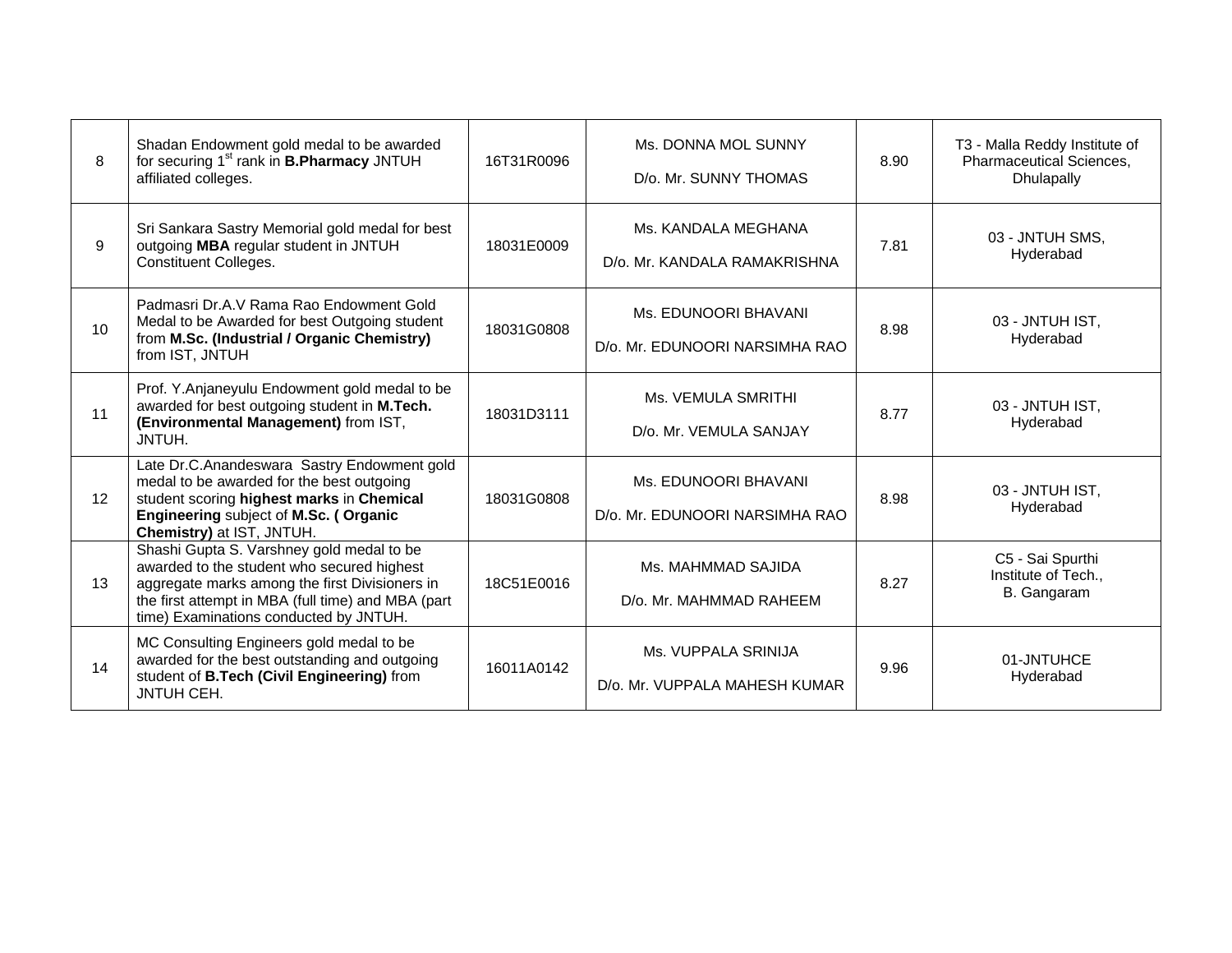| 15 | MC Consulting Engineers gold medal to be<br>awarded for the best outgoing student of M.Tech<br>(Structural Engineering) from JNTUH CEH.                                                                                                                                                                                                             | 18011D2022 | Mr. LELISA NEMO NURA<br>S/o Mr. NEMO NURA SIFIE                    | 9.19 | 01-JNTUHCE<br>Hyderabad                                                 |
|----|-----------------------------------------------------------------------------------------------------------------------------------------------------------------------------------------------------------------------------------------------------------------------------------------------------------------------------------------------------|------------|--------------------------------------------------------------------|------|-------------------------------------------------------------------------|
| 16 | Sudir C Rao MDF gold medal for the over all<br>topper in MCA at School of Information<br>Technology (SIT), JNTUH.                                                                                                                                                                                                                                   | 17031F0009 | Mr. GURRAM RAJESH<br>S/o. Mr. GURRAM KRISHNA                       | 8.61 | 03 - JNTUH SIT,<br>Hyderabad                                            |
| 17 | Dr. Andra Naidu Endowment gold medal for<br>B. Pharmacy best outgoing student from<br>Constituent and Affiliated Colleges of JNTUH.                                                                                                                                                                                                                 | 16T31R0096 | Ms. DONNA MOL SUNNY<br>D/o. Mr. SUNNY THOMAS                       | 8.90 | T3 - Malla Reddy Institute of<br>Pharmaceutical Sciences,<br>Dhulapally |
| 18 | Dr.I.V.Muralikrishna endowment gold medal for<br>M.Tech (Spatial Information Technology) who<br>secures 1 <sup>st</sup> rank topping the list fulfilling the<br>conditions a) should pass all the course work<br>subjects in first attempt. and b) Should complete<br>the course work and dissertation within the<br>stipulated time of the course. | 18031D3212 | Mr. INAPANURI SESHUPHANI<br><b>KUMAR</b><br>S/o. Mr. NAGESWARA RAO | 8.86 | 03 - JNTUH IST,<br>Hyderabad                                            |
| 19 | Kottapally Venkata Narasayamma Endowment<br>gold medal to the best outgoing part-time MBA<br>student from JNTUH School of Management<br>Studies, Hyderabad.                                                                                                                                                                                         |            | ** 2017 BATCH NO ADMISSIONS **                                     |      | 03 - JNTUH SMS,<br>Hyderabad                                            |
| 20 | Prof. K.Ramayya Endowment Gold Medal for the<br>best outgoing student of M.Sc.Organic Chemistry<br>from JNTUH College of Engineering, Hyderabad                                                                                                                                                                                                     |            | ** SPECIALIZATION NOT OFFERED **                                   |      | 01-JNTUHCE<br>Hyderabad                                                 |
| 21 | Arun Seshu Meritorious Gold Medal to be<br>awarded to the best student who stands top<br>among all branches of Engg. In B.Tech. course<br>of Study from JNTUH Constituent Colleges.                                                                                                                                                                 | 16011A0142 | Ms. VUPPALA SRINIJA<br>D/o. Mr. VUPPALA MAHESH KUMAR               | 9.96 | 01-JNTUHCE<br>Hyderabad                                                 |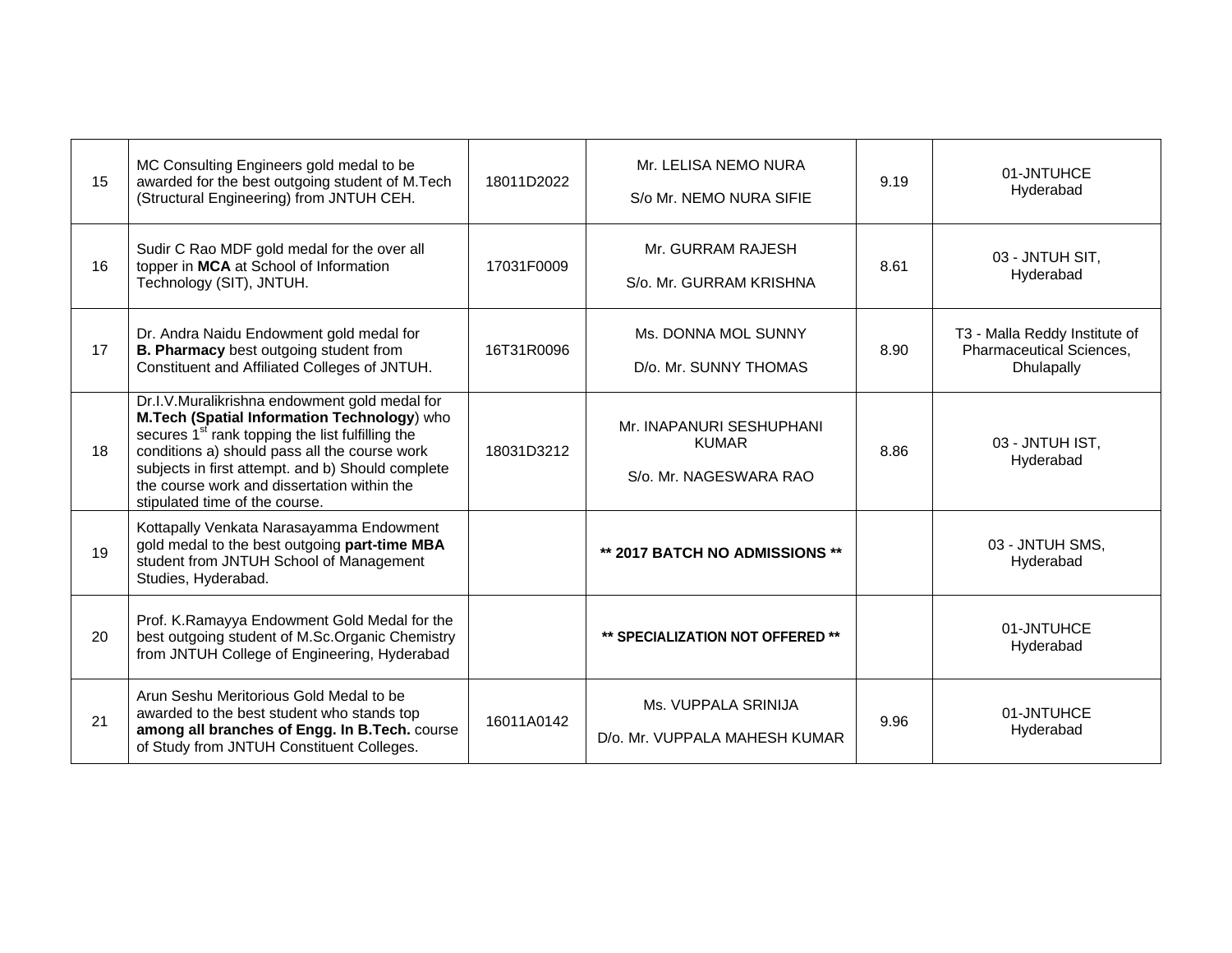| 22 | Late DR BURGULA RAMAKRISHNA RAO<br>Endowment gold medal for best outgoing student<br>Who secured Ist Rank in B.Tech (ALL<br><b>BRANCHES) IN ALL CONSTITUENT &amp;</b><br><b>AFFILIATED COLLEGE OF JNTUH, Kukatpally</b><br>Hyderabad.                       | 16011A0142 | Ms. VUPPALA SRINIJA<br>D/o. Mr. VUPPALA MAHESH KUMAR  | 9.96 | 01-JNTUHCE<br>Hyderabad      |
|----|-------------------------------------------------------------------------------------------------------------------------------------------------------------------------------------------------------------------------------------------------------------|------------|-------------------------------------------------------|------|------------------------------|
| 23 | DR SHAHNAZ BATHUAL, Endowment gold medal<br>to be awarded for the best outgoing student<br>scoring highest average marks in all<br>Mathematics related subjects among all<br>branches of Engg. In B.Tech. course from<br><b>JNTUH Constituent Colleges.</b> | 16011A0142 | Ms. VUPPALA SRINIJA<br>D/o. Mr. VUPPALA MAHESH KUMAR  | 9.96 | 01-JNTUHCE<br>Hyderabad      |
| 24 | DR.M.V.R. KOTESWARA RAO Endowment gold<br>medal for best outgoing<br><b>M.SC(ENVIORNMENTAL SCIENCE &amp;</b><br>TECHNOLOGY ) student from IST, JNTUH<br>CAMPUS KUKATPALLY, HYDERABAD                                                                        |            | ** COURSE WAS NOT OFFERED **                          |      | 03 - JNTUH IST,<br>Hyderabad |
| 25 | RIPE-2012 Endowment gold medal to best<br>outgoing M.PHARMACY student from the center<br>for PHARMACEUTICAL SCIENCES, IST<br>(AUTONOMOUS)JNTUH KUKATPALLY<br>HYDERABAD.                                                                                     | 18031S0315 | Ms. T N PURNIMA<br>D/o. Mr. T N L MURTHY              | 9.83 | 03 - JNTUH IST,<br>Hyderabad |
| 26 | Dr. D. Seetha Mahalakshmi Memorial Gold Medal<br>for the Best Outgoing B. Tech. graduate in the<br>faculty of CSE, JNTUH CEH                                                                                                                                | 16011A0505 | Ms. AKSHARA KAPPAGANTI<br>D/o. Mr. KRISHNA KAPPAGANTI | 9.88 | 01-JNTUHCE<br>Hyderabad      |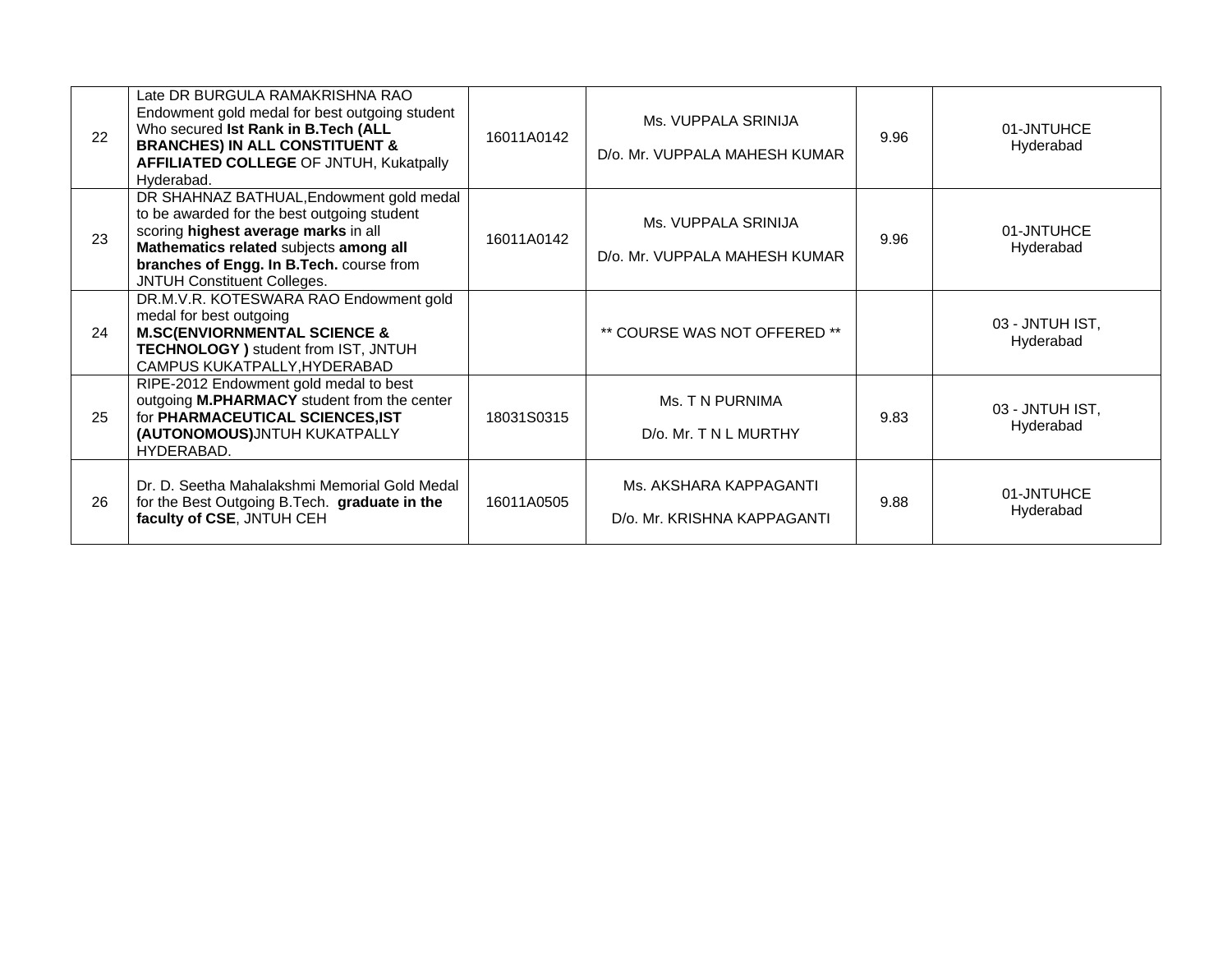## **LIST OF GOLD MEDALS**

## **X - CONVOCATION OF JAWAHARLAL NEHRU TECHNOLOGICAL UNIVERSITY HYDERABAD**

### **UNIVERSITY GOLD MEDALS FOR AUTONOMOUS CONSTITUENT COLLEGES FOR 2020-2021**

| S.No           | <b>Gold Medal</b>                                                                                                        | H.T.No     | <b>Name of the Student</b>                                                            | <b>CGPA</b> | <b>College Name</b>     |
|----------------|--------------------------------------------------------------------------------------------------------------------------|------------|---------------------------------------------------------------------------------------|-------------|-------------------------|
| $\mathbf 1$    | Best outgoing student of B.Tech. Civil<br>Engineering from JNTUH College of<br>Engineering, Hyderabad                    | 17011A0151 | Ms. G YASHODA<br>D/o. Mr. G BHASKAR                                                   | 9.04        | 01-JNTUHCE<br>Hyderabad |
| $\overline{2}$ | Best outgoing student of B.Tech. Electrical<br>& Electronics Engineering from JNTUH<br>College of Engineering Hyderabad. | 17011A0201 | Mr. RATHNA ANJAL KUMAR<br>S/o. Mr. RATHNA MUKUNDAM                                    | 9.32        | 01-JNTUHCE<br>Hyderabad |
| 3              | Best outgoing student of B.Tech.<br><b>Mechanical Engineering from JNTUH</b><br>College of Engineering Hyderabad.        | 17011A0340 | Ms. PEDDAMMA VISHWAJA<br>D/o. Mr. PEDDAMMA SAMBA<br><b>MURTHY</b>                     | 9.29        | 01-JNTUHCE<br>Hyderabad |
| 4              | Best outgoing student of B.Tech.<br><b>Electronics &amp; Communication</b><br>Engineering from JNTUH Hyderabad.          | 17011A0423 | Ms. ANNAREDDY SAI JOSHITHA<br>D/o. Mr. A SREENIVASA REDDY                             | 9.33        | 01-JNTUHCE<br>Hyderabad |
| 5              | Best outgoing student of B. Tech. Computer<br>Science & Engineering from JNTUH<br>College of Engineering, Hyderabad.     | 17011A0526 | Ms. KAMANI RAMYA<br>D/o. Mr. KAMANI RAVINDER                                          | 9.41        | 01-JNTUHCE<br>Hyderabad |
| 6              | Best outgoing student of B.Tech.<br>Metallurgical Engineering from JNTUH<br>College of Engineering, Hyderabad.           | 17011A0614 | Mr. PERI BALA KAMESHWAR<br>S/o. Mr. PERI KAMESHWARA<br><b>SHARMA</b>                  | 8.68        | 01-JNTUHCE<br>Hyderabad |
| $\overline{7}$ | Best outgoing student of B.Tech.<br><b>Chemical Engineering from JNTUH</b><br>College of Engineering, Hyderabad.         | 17011A0850 | Mr. AKAVARAM VISHWAS<br><b>REDDY</b><br>S/o. Mr. A VENKATRAM<br><b>NARSIMHA REDDY</b> | 8.87        | 01-JNTUHCE<br>Hyderabad |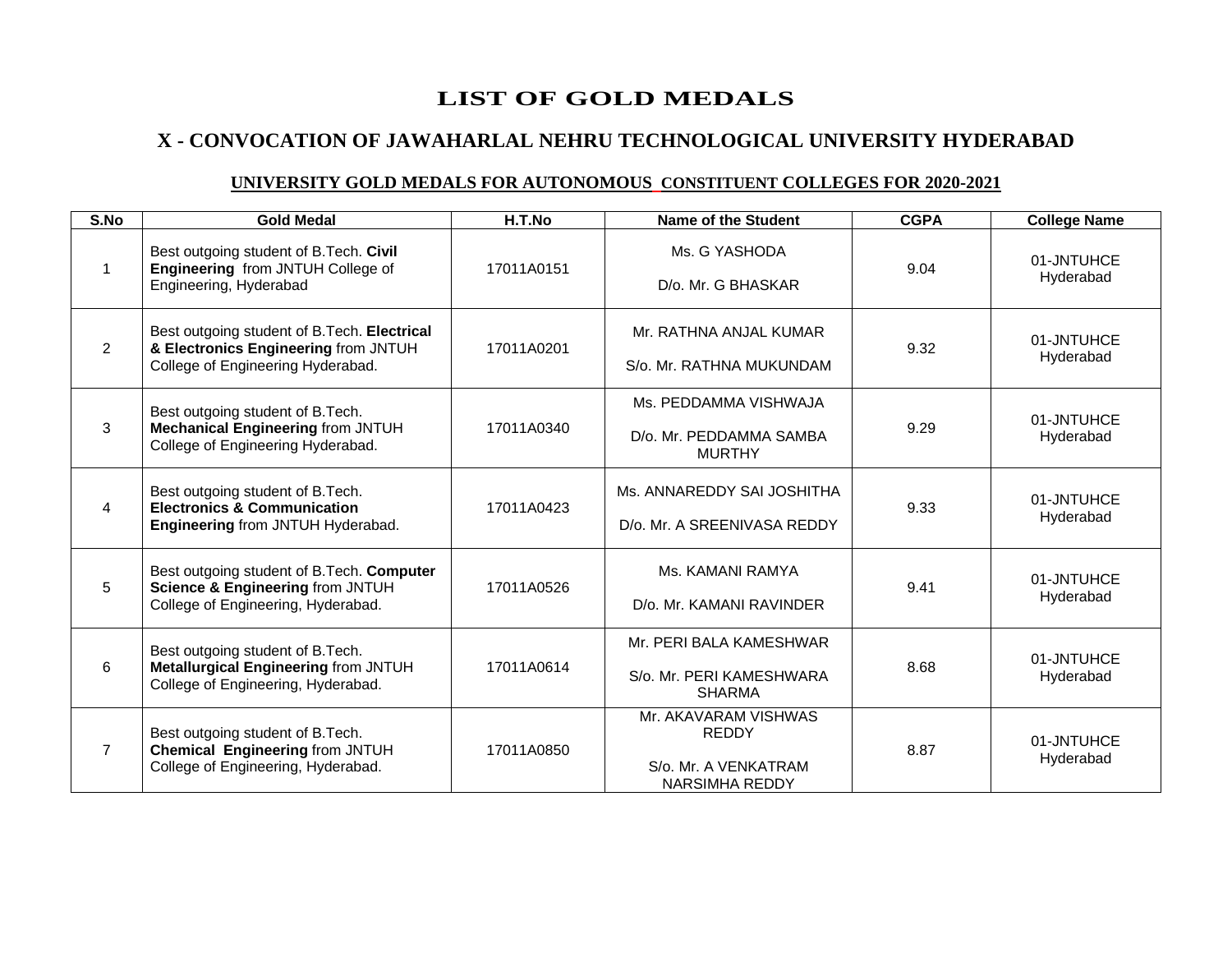#### **UNIVERSITY GOLD MEDALS FOR NON-AUTONOMOUS CONSTITUENT COLLEGES FOR 2020-2021 BATCH**

| S.No           | <b>Gold Medal</b>                                                                                                                               | H.T.No     | Name of the Student                                                | <b>CGPA</b> | <b>College Name</b>                               |
|----------------|-------------------------------------------------------------------------------------------------------------------------------------------------|------------|--------------------------------------------------------------------|-------------|---------------------------------------------------|
| $\mathbf{1}$   | Best outgoing student of B.Tech. Civil<br><b>Engineering from JNTUH Constituent</b><br>colleges.                                                | 17VD1A0112 | Ms. MERUGU KARISHMA<br>D/o. Mr. MERUGU SARANGAPANI                 | 8.10        | VD - JNTUH College of<br>Engineering,<br>Manthani |
| $\overline{2}$ | Best outgoing student of B.Tech. Electrical<br>& Electronics Engineering from JNTUH<br>Constituent colleges.                                    | 17JJ1A0246 | Ms. SREEJA GOUDA<br>D/o. Mr. PARANDAMULU                           | 8.49        | JJ - JNTUH College of<br>Engineering,<br>Jagtial  |
| 3              | Best outgoing student of B.Tech.<br><b>Mechanical Engineering from JNTUH</b><br>Constituent colleges.                                           | 17JJ1A0306 | Ms. BODA SRINIDHI YADAV<br>D/o. Mr. BODA NARENDER                  | 8.36        | JJ - JNTUH College of<br>Engineering,<br>Jagtial  |
| 4              | Best outgoing student of B.Tech.<br><b>Electronics &amp; Communication</b><br><b>Engineering from JNTUH Constituent</b><br>colleges.            | 17JJ1A0411 | Ms. FAROZAN<br>D/O. Mr. MOHD ASMATH ALI<br><b>FASAHATH</b>         | 8.61        | JJ - JNTUH College of<br>Engineering,<br>Jagtial  |
| 5              | Best outgoing student of B.Tech. Computer<br>Science & Engineering from JNTUH<br>Constituent colleges.                                          | 17SS1A0511 | Ms. CHANDAMPETA MOKSHITHA<br>D/o. Mr. C RAJENDRA PRASAD            | 8.82        | SS - JNTUH College of<br>Engineering<br>Sultanpur |
| 6              | Best outgoing student of B.Tech.<br>Information Technology from JNTUH<br>Constituent colleges.                                                  | 17JJ1A1244 | Ms. NUNE SRUJITHA<br>D/o. Mr. NUNE ANESH                           | 8.48        | JJ - JNTUH College of<br>Engineering,<br>Jagtial  |
| $\overline{7}$ | Best outgoing student of B. Tech. Mining<br>Engineering. from JNTUH Constituent<br>colleges.                                                    | 17VD1A2506 | Mr. BARLA GANESH<br>S/o. Mr. BARLA PAPAIAH                         | 8.44        | VD - JNTUH College of<br>Engineering,<br>Manthani |
| 8              | Best outgoing student of B.Tech. Civil And<br>Environmental Engineering from JNTUH<br>Constituent colleges.                                     | 17SS1A2824 | Ms. KASPA AKRUTHI<br>D/o. Mr. K AMARENDER RAO                      | 7.89        | SS - JNTUH College of<br>Engineering<br>Sultanpur |
| 9              | Best outgoing student of B.Tech.<br><b>Mechanical Engineering (Material Science</b><br>And Nano Technology) from JNTUH<br>Constituent colleges. | 17SS1A2927 | Ms. MUDAPAKA VIMALA RAJA<br><b>PRIYA</b><br>D/o. Mr. MUDAPAKA RAMU | 7.97        | SS - JNTUH College of<br>Engineering<br>Sultanpur |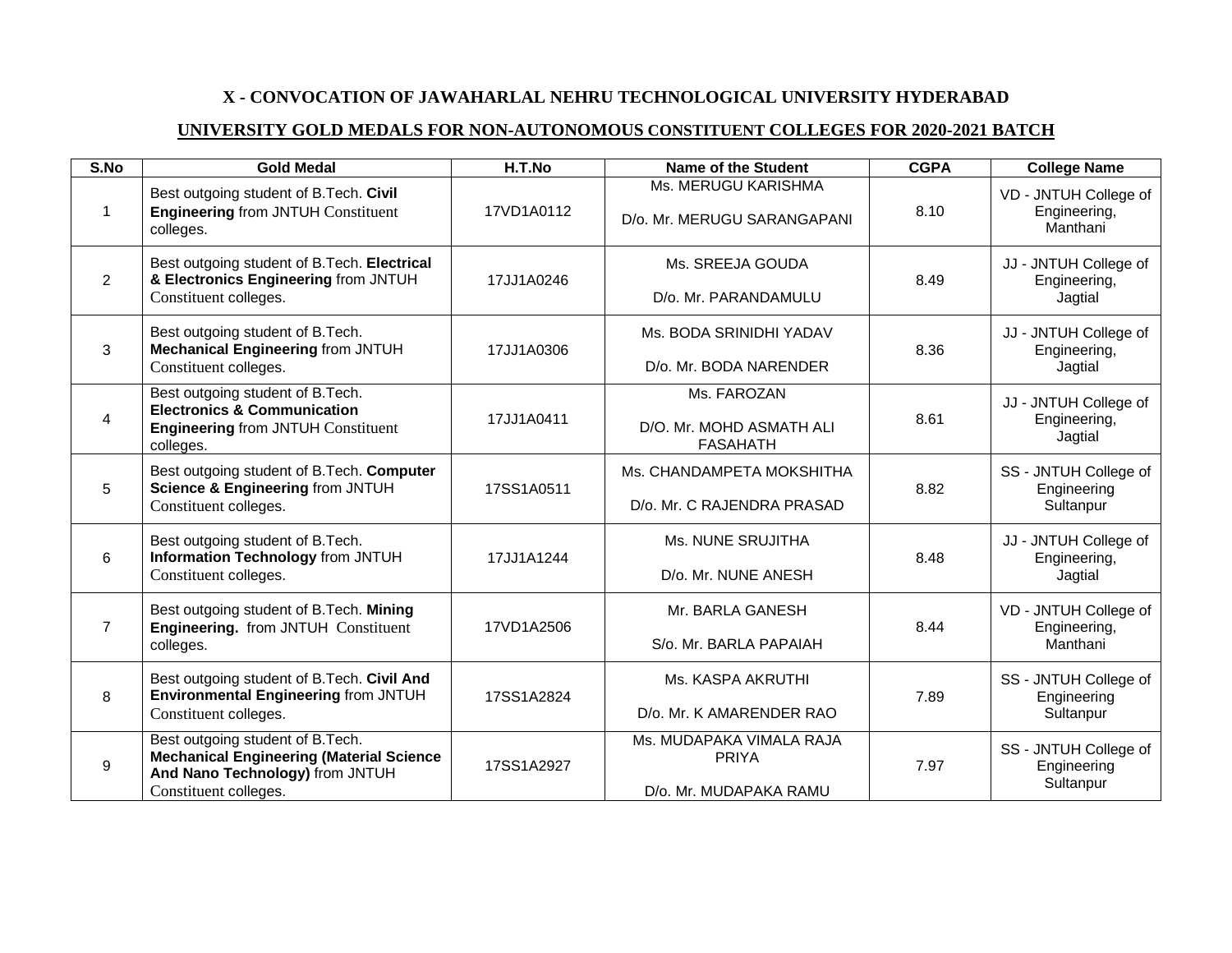#### **UNIVERSITY GOLD MEDALS FOR AFFILIATED COLLEGES FOR 2020 - 2021 BATCH**

| S.No           | <b>Gold Medal</b>                                                                                                     | H.T. No.   | <b>Name of the Student</b>                                               | <b>CGPA</b> | <b>College Name</b>                                                           |
|----------------|-----------------------------------------------------------------------------------------------------------------------|------------|--------------------------------------------------------------------------|-------------|-------------------------------------------------------------------------------|
| 1              | Best outgoing student of B.Tech. Civil<br>Engineering out of all affiliated Colleges.                                 | 17AG1A0123 | Ms. SHRAVIKA A<br>D/o. Mr. SRINIVASULU A V                               | 8.93        | AG - ACE Engineering<br>College,<br>Ghatkesar                                 |
| 2              | Best outgoing student of B.Tech. Electrical &<br>Electronics Engineering out of all affiliated<br>Colleges.           | 17891A0238 | Ms. NAMALA BHAVISHYA<br>D/o. Mr. NAMALA SRINIVASA RAO                    | 8.59        | 89 - Vignan Institute of<br>Tech. & Science,<br>Pochampally                   |
| 3              | Best outgoing student of B.Tech. Mechanical<br>Engineering out of all affiliated Colleges.                            | 17891A0315 | Mr. CHERKU SAIKUMAR<br>S/o. Mr. CHERKU JANGAIAH                          | 8.65        | 89 - Vignan Institute of<br>Tech. & Science,<br>Pochampally                   |
| 4              | Best outgoing student of B.Tech. Electronics &<br><b>Communication Engineering out of all affiliated</b><br>Colleges. | 17RH1A04J3 | Ms. RENATI VINEETHA<br>D/o. Mr. RENATI VENKATA<br><b>LAKSHMAIAH</b>      | 9.06        | RH - Mallareddy<br>Engineering College for<br>Women,<br>G. Pochampally        |
| 5              | Best outgoing student of B.Tech. Computer<br>Science Engineering out of all affiliated<br>Colleges.                   | 17RH1A05M0 | Ms. SURABHI SUPRIYA<br>D/o. Mr. SURABHI VIDYASAGAR RAO                   | 8.76        | RH - Mallareddy<br><b>Engineering College for</b><br>Women,<br>G. Pochampally |
| 6              | Best outgoing student of B.Tech. Electronics &<br>Instrumentation Engineering out of all affiliated<br>Colleges.      | 17891A1048 | Ms. VISHNU PRIYA KAMARAJUGADDA<br>D/o. Mr. BHASKARA RAO<br>KAMARAJUGADDA | 8.29        | 89 - Vignan Institute of<br>Tech. & Science,<br>Pochampally                   |
| $\overline{7}$ | Best outgoing student of B. Tech. Information<br>Technology out of all affiliated Colleges.                           | 17251A12A0 | Ms. GUJJULA PREETHIKA<br>D/o. Mr. GUJJULA PRABHAKAR RAO                  | 8.75        | 25 - G. Narayanamma Inst.<br>of Tech. & Sc. (for women),<br>Hyderabad         |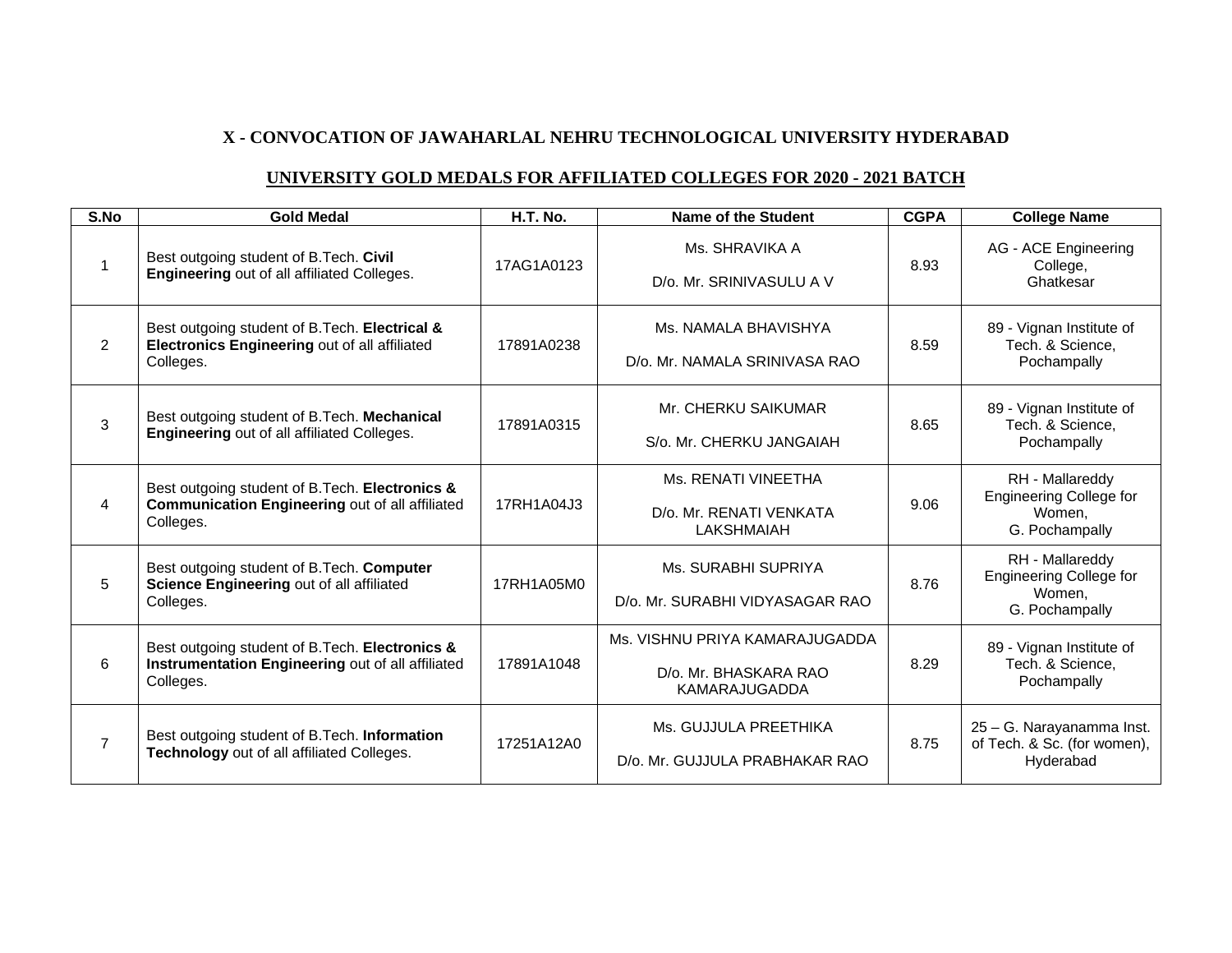| 8  | Best outgoing student of B. Tech. Mechanical<br>Engineering (Mechatronics) out of all affiliated<br>Colleges. | 17261A1426 | Ms. JWALA LAKSHMI SRAVYA<br>D/o. Mr. JWALA RAJANI KANTH                                               | 8.28 | 26 - Mahatma Gandhi Inst.<br>of Tech.,<br>Hyderabad                   |
|----|---------------------------------------------------------------------------------------------------------------|------------|-------------------------------------------------------------------------------------------------------|------|-----------------------------------------------------------------------|
| 9  | Best outgoing student of B.Tech. Electronics &<br>Telemetics Engineering out of all affiliated<br>colleges.   | 17251A1727 | <b>MS. SWATHI M</b><br>D/O. MR. M ANAND RAO                                                           | 8.35 | 25 - G. Narayanamma Inst.<br>of Tech. & Sc. (for women),<br>Hyderabad |
| 10 | Best outgoing student of B.Tech. Metallurgical &<br>Materials Engineering out of all affiliated<br>colleges.  | 17261A1813 | Ms. KARYAMPUDI VENKATA SAI<br><b>AISHWARYA</b><br>D/o. Mr. KARYAMPUDI VENKATA<br><b>SURENDRA BABU</b> | 8.98 | 26 - Mahatma Gandhi Inst.<br>of Tech.,<br>Hyderabad                   |
| 11 | Best outgoing student of B.Tech. Aeronautical<br>Engineering out of all affiliated colleges.                  | 17E31A2120 | Mr. MOHAMMAD JUNAID SIDDIQUI<br>S/o. Mr. MOHD ANWAR HUSSAIN                                           | 7.75 | E3 - Mahaveer Institute of<br>Science & Tech.,<br>Bandlaguda          |
| 12 | Best outgoing student of B.Tech. Petroleum<br>Engineering out of all affiliated colleges.                     |            | ** NO STUDENT IS ELIGIBLE **                                                                          |      |                                                                       |
| 13 | Best outgoing student of <b>B. Pharmacy</b> out of all<br>affiliated colleges.                                | 17Z31R0050 | Ms. ERRA MOUNIKA<br>D/o. Mr. ERRA KRISHNA GOUD                                                        | 8.51 | Z3 - Bojjam Narasimhulu<br>Pharmacy College for<br>Women,<br>Saidabad |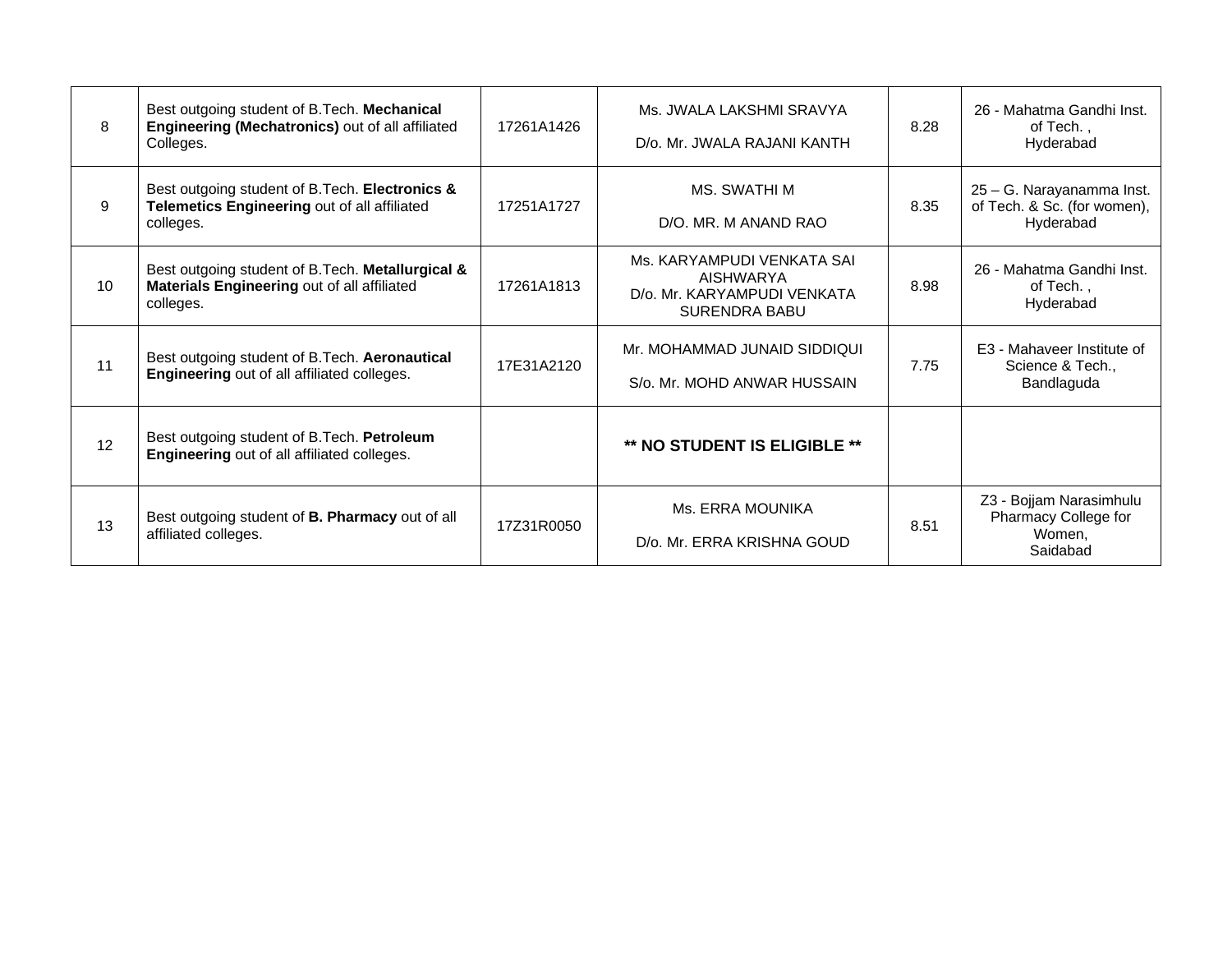#### **ENDOWMENT GOLD MEDALS FOR 2020 -2021 BATCH**

| S.No.          | <b>ENDOWMENT GOLD MEDAL</b>                                                                                                                                                                   | H.T.NO.    | <b>NAME</b>                                                         | <b>CGPA</b> | <b>COLLEGE</b>                                                        |
|----------------|-----------------------------------------------------------------------------------------------------------------------------------------------------------------------------------------------|------------|---------------------------------------------------------------------|-------------|-----------------------------------------------------------------------|
|                | Late Prof. G. Purushotham memorial Endowment<br>gold medal for best outgoing student who got<br>highest marks in Mathematics-I in constituent<br>and affiliated colleges.                     | 17251A05E9 | Ms. VEERANNAGARI AKSHITA<br>D/o. Mr. V GOPAL REDDY                  | 8.61        | 25 - G. Narayanamma Inst. of<br>Tech. & Sc. (for women),<br>Hyderabad |
| 2.             | Late D V P Narasa Raju memorial Endowment<br>gold medal for best outgoing girl student of<br>B. Tech (Electronics & Communication<br>Engineering) of JNTUH Engineering College,<br>Hyderabad. | 17011A0423 | Ms. ANNAREDDY SAI JOSHITHA<br>D/o. Mr. A SREENIVASA REDDY           | 9.33        | 01-JNTUHCE<br>Hyderabad                                               |
| 3.             | Prof. S. Tiruvengalam Endowment gold medal for<br>B. Tech. (EEE) best outgoing student of JNTUH<br>College of Engineering, Hyderabad.                                                         | 17011A0201 | Mr. RATHNA ANJAL KUMAR<br>S/o. Mr. RATHNA MUKUNDAM                  | 9.32        | 01-JNTUHCE<br>Hyderabad                                               |
| 4              | Smt M. Vedavathi gold medal for best outgoing<br>Girl student in B. Tech (Electronics &<br>Communication Engineering) in JNTUH<br>constituent Colleges.                                       | 17011A0423 | Ms. ANNAREDDY SAI JOSHITHA<br>D/o. Mr. A SREENIVASA REDDY           | 9.33        | 01-JNTUHCE<br>Hyderabad                                               |
| 5              | Vellanki Rama Rao memorial gold Medal to be<br>Awarded for best outgoing student of B. Tech.<br>(Civil Engineering) in all constituent colleges of<br>the University.                         | 17011A0151 | Ms. G YASHODA<br>D/o. Mr. G BHASKAR                                 | 9.04        | 01-JNTUHCE<br>Hyderabad                                               |
| 6              | Pisupaati Supriya Desai Gold Medal to be<br>awarded for B.Tech best outgoing student in<br>(Electronics & Communication Engineering) in<br>JNTUH affiliated Colleges.                         | 17RH1A04J3 | Ms. RENATI VINEETHA<br>D/o. Mr. RENATI VENKATA<br><b>LAKSHMAIAH</b> | 9.06        | RH - Mallareddy Engineering<br>College for Women,<br>G. Pochampally   |
| $\overline{7}$ | Dr. Md. Vizarath Rasool Khan endowment gold<br>medal to be awarded for B. Tech (Computer<br>Science Engineering) 1 <sup>st</sup> rank in the JNTUH<br>affiliated Colleges.                    | 17RH1A05M0 | Ms. SURABHI SUPRIYA<br>D/o. Mr. SURABHI VIDYASAGAR<br><b>RAO</b>    | 8.76        | RH - Mallareddy Engineering<br>College for Women,<br>G. Pochampally   |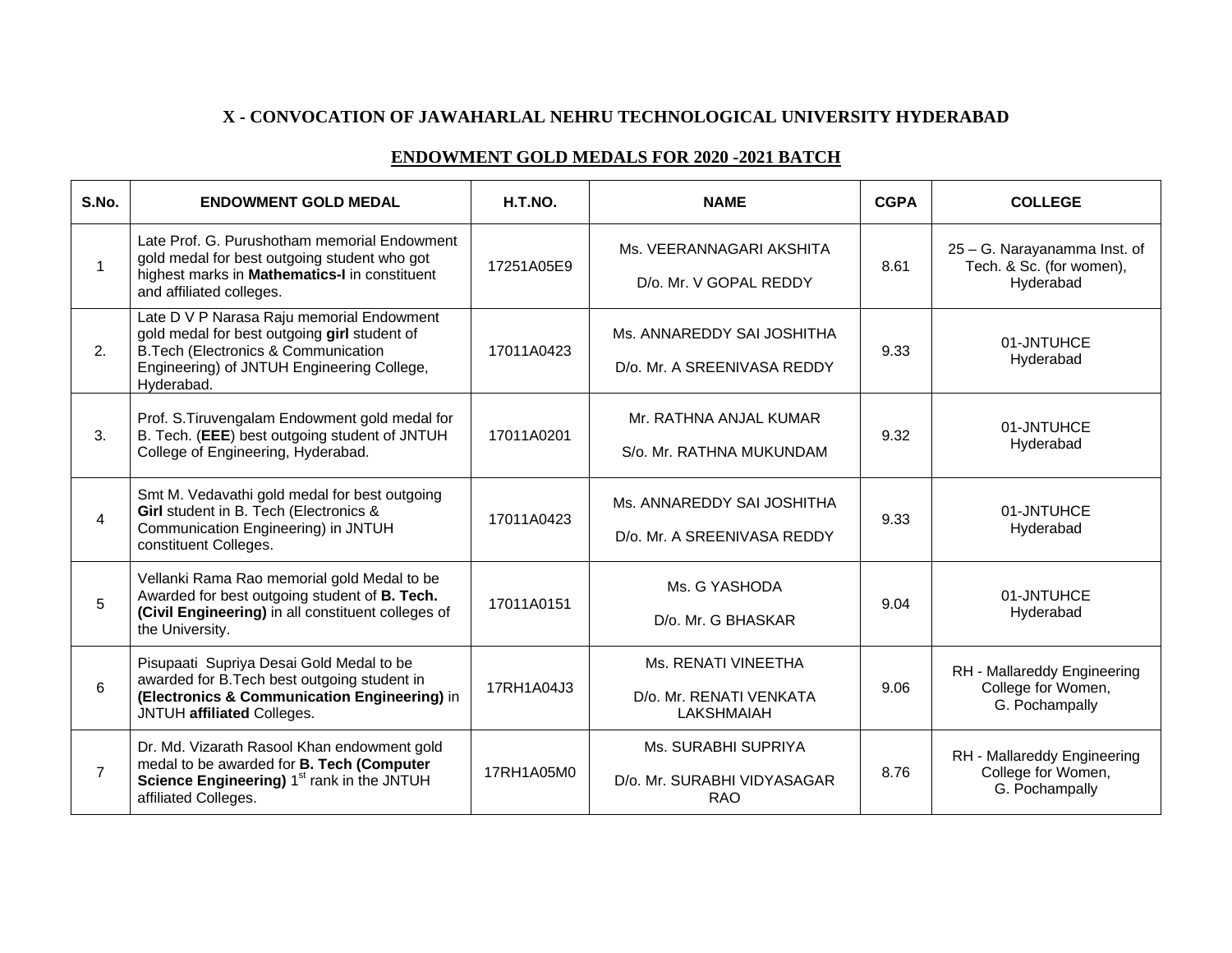| 8               | Shadan Endowment gold medal to be awarded<br>for securing 1 <sup>st</sup> rank in <b>B.Pharmacy</b> JNTUH<br>affiliated colleges.                                                                                                         | 17Z31R0050 | Ms. ERRA MOUNIKA<br>D/o. Mr. ERRA KRISHNA GOUD                | 8.51 | Z3 - Bojjam Narasimhulu<br>Pharmacy College for Women,<br>Saidabad |
|-----------------|-------------------------------------------------------------------------------------------------------------------------------------------------------------------------------------------------------------------------------------------|------------|---------------------------------------------------------------|------|--------------------------------------------------------------------|
| 9               | Sri Sankara Sastry Memorial gold medal for best<br>outgoing MBA regular student in JNTUH<br><b>Constituent Colleges.</b>                                                                                                                  | 19031E0026 | Ms. MADALA HARIKA<br>D/o. Mr. MADALA KAMALAKARA<br><b>RAO</b> | 7.42 | 03 - JNTUH SMS,<br>Hyderabad                                       |
| 10 <sup>1</sup> | Padmasri Dr.A.V Rama Rao Endowment Gold<br>Medal to be Awarded for best Outgoing student<br>from M.Sc. (Industrial / Organic Chemistry)<br>from IST, JNTUH                                                                                |            | ** NO STUDENT IS ELIGIBLE **                                  |      | 03 - JNTUH IST,<br>Hyderabad                                       |
| 11              | Prof. Y.Anjaneyulu Endowment gold medal to be<br>awarded for best outgoing student in M.Tech.<br>(Environmental Management) from IST,<br>JNTUH.                                                                                           |            | ** NO STUDENT IS ELIGIBLE **                                  |      | 03 - JNTUH IST,<br>Hyderabad                                       |
| 12              | Late Dr.C.Anandeswara Sastry Endowment gold<br>medal to be awarded for the best outgoing<br>student scoring highest marks in Chemical<br>Engineering subject of M.Sc. (Organic<br>Chemistry) at IST, JNTUH.                               |            | ** NO STUDENT IS ELIGIBLE **                                  |      | 03 - JNTUH IST,<br>Hyderabad                                       |
| 13              | Shashi Gupta S. Varshney gold medal to be<br>awarded to the student who secured highest<br>aggregate marks among the first Divisioners in<br>the first attempt in MBA (full time) and MBA (part<br>time) Examinations conducted by JNTUH. | 19M61E0051 | Ms. MATETI SWAPNA<br>D/o. Mr. MATETI CHAKRAPANI               | 8.30 | M6 - Swarna Bharathi Institute<br>of Science & Tech<br>Pakabanda   |
| 14              | MC Consulting Engineers gold medal to be<br>awarded for the best outstanding and outgoing<br>student of B.Tech (Civil Engineering) from<br><b>JNTUH CEH.</b>                                                                              | 17011A0151 | Ms. G YASHODA<br>D/o. Mr. G BHASKAR                           | 9.04 | 01-JNTUHCE<br>Hyderabad                                            |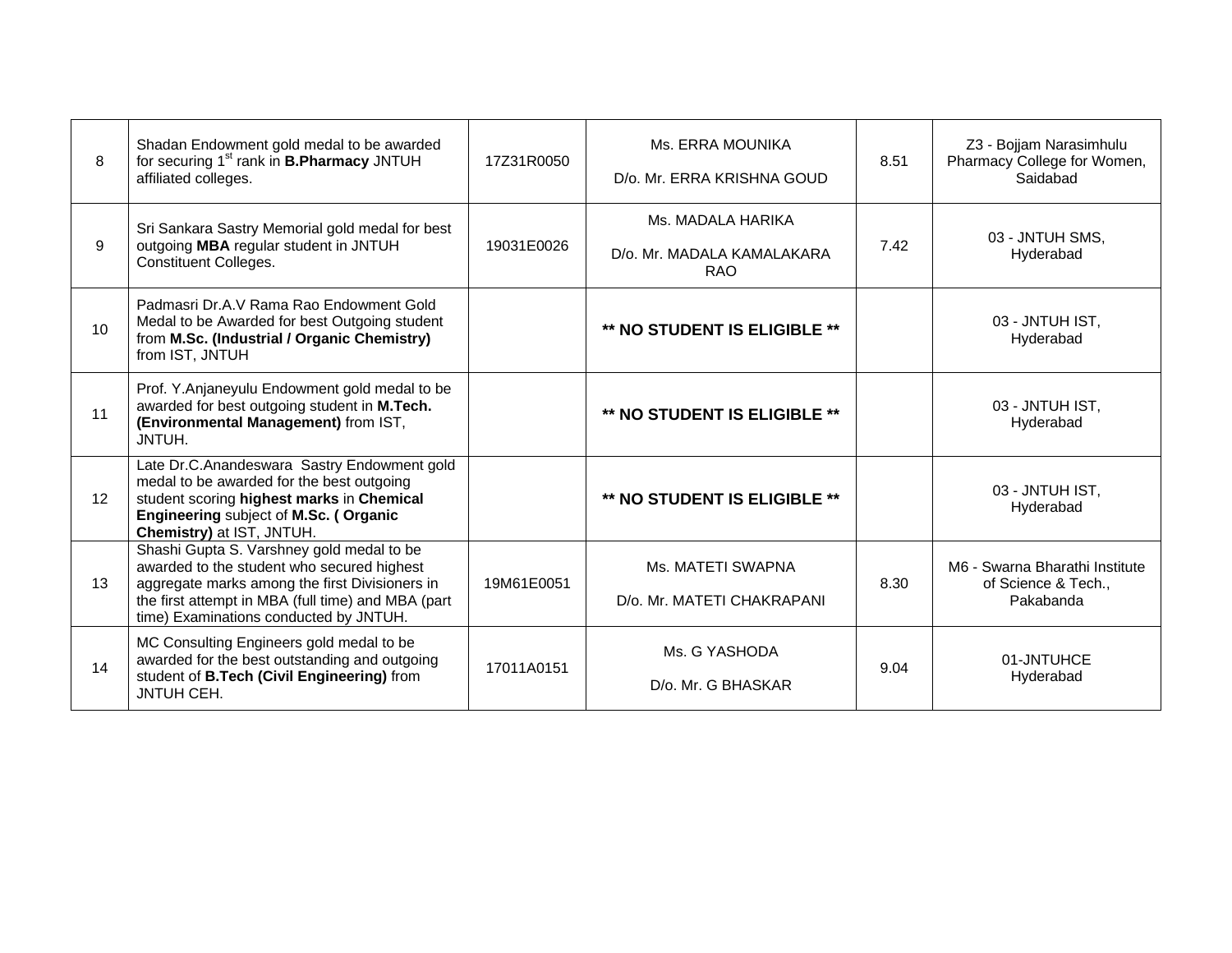| 15 | MC Consulting Engineers gold medal to be<br>awarded for the best outgoing student of M.Tech<br>(Structural Engineering) from JNTUH CEH.                                                                                                                                                                                                             |            | ** NO STUDENT IS ELIGIBLE **                      |      | 01-JNTUHCE<br>Hyderabad                                            |
|----|-----------------------------------------------------------------------------------------------------------------------------------------------------------------------------------------------------------------------------------------------------------------------------------------------------------------------------------------------------|------------|---------------------------------------------------|------|--------------------------------------------------------------------|
| 16 | Sudir C Rao MDF gold medal for the over all<br>topper in MCA at School of Information<br>Technology (SIT), JNTUH.                                                                                                                                                                                                                                   | 18031F0020 | Ms. KUNDHARAPU MEENA<br>D/o. Mr. KUNDHARAPU RAJAM | 9.36 | 03 - JNTUH SIT,<br>Hyderabad                                       |
| 17 | Dr. Andra Naidu Endowment gold medal for<br>B. Pharmacy best outgoing student from<br>Constituent and Affiliated Colleges of JNTUH.                                                                                                                                                                                                                 | 17Z31R0050 | Ms. ERRA MOUNIKA<br>D/o. Mr. ERRA KRISHNA GOUD    | 8.51 | Z3 - Bojjam Narasimhulu<br>Pharmacy College for Women,<br>Saidabad |
| 18 | Dr.I.V.Muralikrishna endowment gold medal for<br>M.Tech (Spatial Information Technology) who<br>secures 1 <sup>st</sup> rank topping the list fulfilling the<br>conditions a) should pass all the course work<br>subjects in first attempt. and b) Should complete<br>the course work and dissertation within the<br>stipulated time of the course. |            | ** NO STUDENT IS ELIGIBLE **                      |      | 03 - JNTUH IST,<br>Hyderabad                                       |
| 19 | Kottapally Venkata Narasayamma Endowment<br>gold medal to the best outgoing part-time MBA<br>student from JNTUH School of Management<br>Studies, Hyderabad.                                                                                                                                                                                         |            | ** 2018 BATCH NO ADMISSIONS **                    |      | 03 - JNTUH SMS,<br>Hyderabad                                       |
| 20 | Prof. K.Ramayya Endowment Gold Medal for the<br>best outgoing student of M.Sc.Organic Chemistry<br>from JNTUH College of Engineering, Hyderabad                                                                                                                                                                                                     |            | ** SPECIALIZATION NOT OFFERED **                  |      | 01-JNTUHCE<br>Hyderabad                                            |
| 21 | Arun Seshu Meritorious Gold Medal to be<br>awarded to the best student who stands top<br>among all branches of Engg. In B.Tech. course<br>of Study from JNTUH Constituent Colleges.                                                                                                                                                                 | 17011A0526 | Ms. KAMANI RAMYA<br>D/o. Mr. KAMANI RAVINDER      | 9.41 | 01-JNTUHCE<br>Hyderabad                                            |